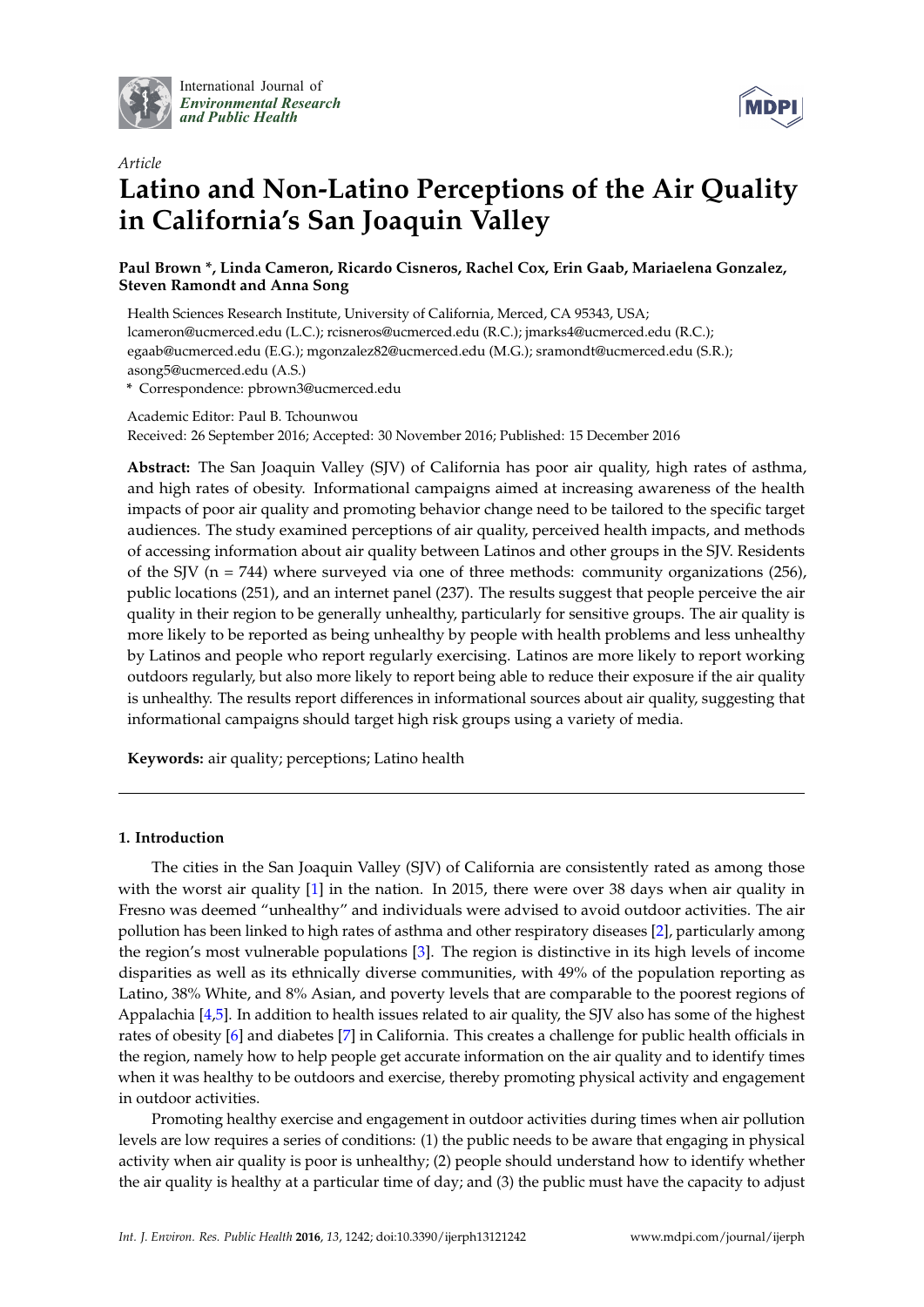their schedules so they can be active outdoors when the quality is good and stay indoors when the quality is poor. There are a number of air quality indicators to help people monitor the air quality in the SJV. These include traditional media sources (e.g., regional newspapers, television, and radio), a Real-time Air Advisory Network (RAAN) that provides information from monitoring stations around the region [\[8\]](#page-8-7), and an air quality flag program that enlists schools and other organizations to post a flag showing the air quality for the day [\[9](#page-8-8)[,10\]](#page-8-9). However, studies in other areas of the world, including Texas, Oregon, New Jersey, Pennsylvania, Northeast England, Kenya, and Korea [\[11–](#page-8-10)[18\]](#page-9-0), have found that individuals' reports on perceptions of air quality are often inaccurate and the perceived link between air quality and health is often not well understood. It is unclear whether the at-risk residents of the SJV are monitoring air quality, understanding the link between air quality and health, and adjusting their levels of outdoor activities accordingly.

Informational campaigns aimed at increasing awareness of the health impacts of poor air quality and promoting behavior change need to be tailored to the specific target audiences [\[19\]](#page-9-1). The purpose of this study was to survey residents in the SJV regarding their perceptions of air quality, the sources of their information, and whether they report altering their behavior based on the air quality information. The survey was developed and conducted in partnership with a Community Advisory Group whose input included identifying air quality as a primary concern requiring translational research; vetting the survey questions; advising on the methods of survey administration so as to target hard to reach, vulnerable populations in the region; and interpreting the results. The aim is to identify systematic differences in perceptions of air quality, perceived health impacts, and methods of accessing information, particularly differences between Latinos, people of other ethnicities, and Whites in the region. Because previous studies have found the impacts of poor air quality are especially pronounced on Latino communities [\[20](#page-9-2)[–22\]](#page-9-3), the study tests whether perceptions and impact of air quality vary across ethnic and demographic groups in the SJV and the extent to which those most impacted by air quality are able to curtail or avoid exposure when the air is unhealthy.

## **2. Methods**

#### *2.1. Sample: Three Approaches Were Used to Survey Residents of the SJV*

Community meetings. Based on the recommendations of the Community Advisory Group, members of the research team visited community organizations (e.g., Boys Club, the Latino Community Roundtable, etc.) during regularly scheduled meetings and administered the survey to consenting participants. Participants could choose to complete either an English version or a Spanish version of the questionnaire.

Public locations. The Community Advisory Group identified locations in the region (e.g., outdoor markets, local malls, public parks) that vulnerable populations were likely to access. Teams of research assistants recruited and administered the survey to consenting participants. Participants could choose to complete either an English version or a Spanish version of the questionnaire.

On-line survey. In order to access participants from across the broader SJV, a survey was distributed to members of an on-line survey panel recruited by a survey company. The survey was restricted to residents of the SJV (via the zip code of their home address) and targeted both English and Spanish speaking participants. Participants could choose to complete either an English version or a Spanish version of the questionnaire.

Ethics approval was obtained from the University of California, Merced Institutional Review Board (UCM14-0033).

#### *2.2. Survey Items*

The survey included the following items relating to the respondents' views of air quality in their region and the SJV: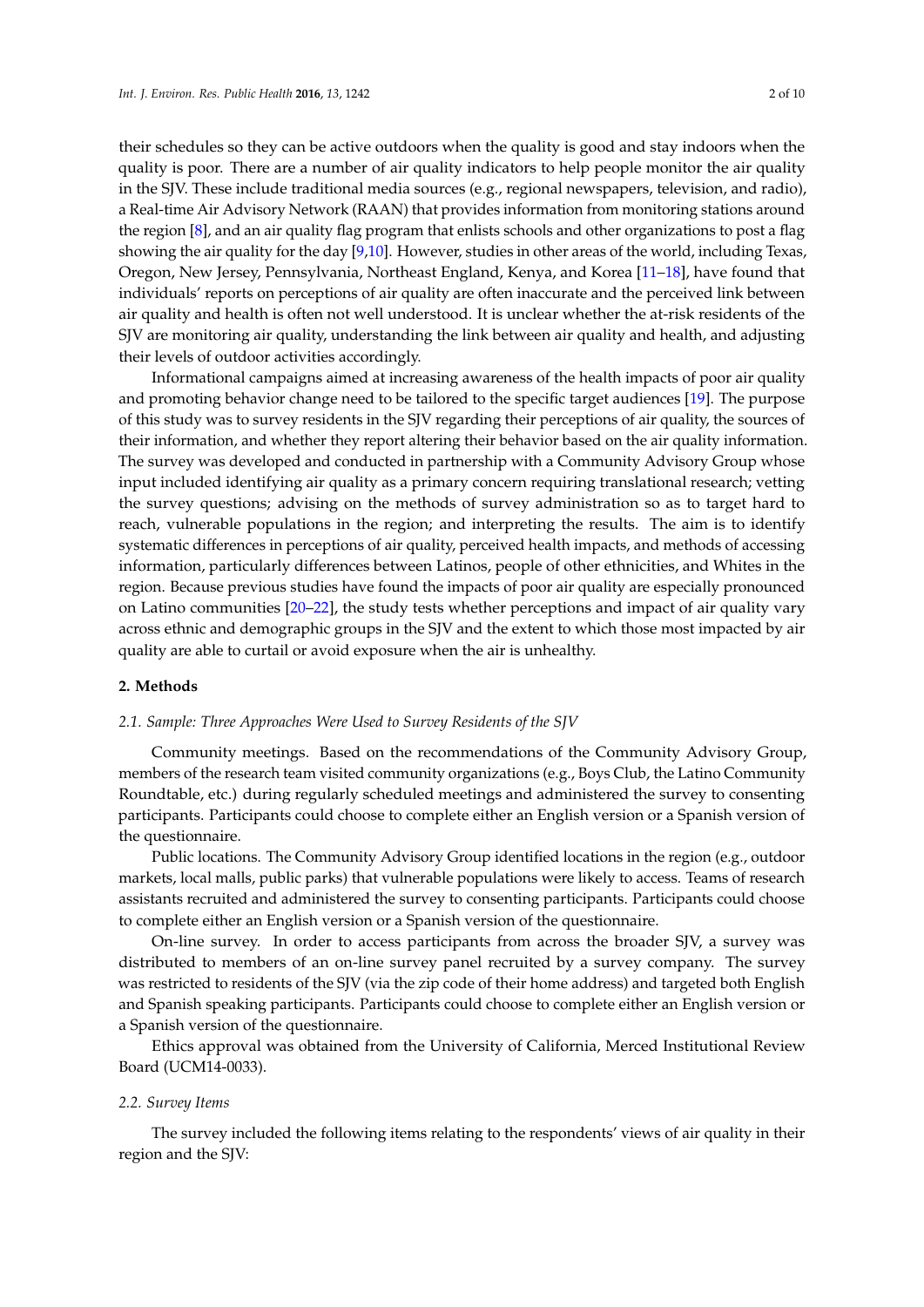- 1. "In the past month, what was the air quality like in (your area)?" (very unhealthy, unhealthy, unhealthy for sensitive groups, moderately healthy, good);
- 2. "In the past month, what was the air quality like in the other areas of the San Joaquin Valley?" (very unhealthy, unhealthy, unhealthy for sensitive groups, moderately healthy, good);
- 3. In a normal year, what is the air quality like in (your area) in the . . . Summer? Winter? Spring? Fall? (very unhealthy, unhealthy, unhealthy for sensitive groups, moderately healthy, good).

The survey asked about how often the exercised and worked outdoors, and whether they could avoid being outdoors when the air quality was poor.

- 4. "In past month, how often did you go outside to exercise on average?" (never, 1 or 2 times per week, 3 or 4 times per week, 5 or 6 times per week, or everyday);
- 5. "In the past month, how many days did you work outside for more than 30 min on average?" (never, 1 or 2 times per week, 3 or 4 times per week, 5 or 6 times per week, or everyday);
- 6. "In the next month, on days when the air quality is bad, how often will you avoid exercising for long periods of time?" (never, almost never, sometimes, often, every time);
- 7. "Do you have a job that requires you to work outside regardless of the air quality?" (yes or no);
- 8. "Do you have to run errands or do other daily activities that require you to be outside regardless of the air quality?" (yes or no).

The perceived impact of air quality on their own and their family member's health was assessed by the following items:

- 9. "In the past month, did you have any health problems that were made worse by the air quality?" (yes or no);
- 10. "Have you ever been told by a doctor that you have asthma?" (yes or no);
- 11. "For family members who are living with you now: Have any of them been told by a doctor that they have asthma?" (yes or no);
- 12. "In the past month, did any family members who are living with you have any health problems that were made worse by the air quality?" (yes or no);
- 13. "What do you think the chances are of having problems with your health because of the air quality in this region?" (almost zero, very small, small, moderate, high, very high, almost certain);
- 14. If you continue to live in this region, what do you think the chances are that the air quality will lead to health problems at some time in your life? (almost zero, very small, small, moderate, high, very high, almost certain).

The respondents were asked to indicate (yes or no) whether how they determine the air quality in the region:

15. "What do you do to decide whether the air quality is good?" (Look outside or at the sky? Look to see how clearly you can see mountains? Check reports on TV? Check reports on the radio? Look online or on the internet? Use a phone app? Check the smell of the air? Look at the air quality flags in front of public buildings? Check the Air Quality Index in the newspaper?).

Finally, the survey asked for demographic information, including age, gender, education, household income, and ethnicity.

# *2.3. Analysis*

Descriptive statistics (means, frequencies) were used to identify general patterns of responses regarding air quality perceptions, sources of air quality information, health problems attributed to poor air quality, and changes in outside physical activity when the air quality is poor. The impact of air quality on the respondent's own health was determined by whether they responded "yes" to either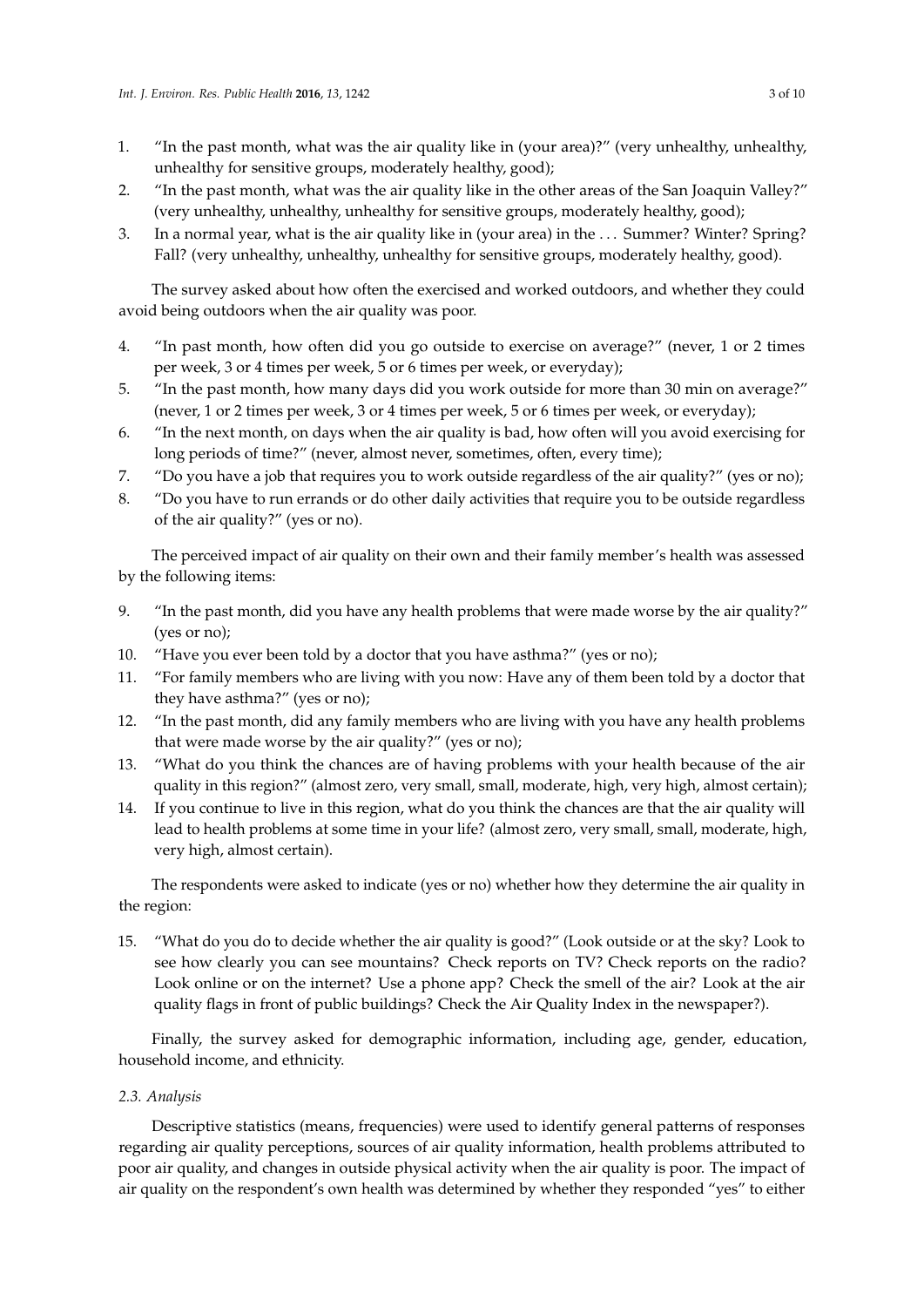having had their health impacted by air quality in the past month or that they had been diagnosed with asthma. The impact of air quality on a family member's own health was determined by whether they responded "yes" to either having a family member whose health was impacted by air quality in the past month or had been diagnosed with asthma.

Regression analyses were used to identify the predictors of perceived air quality, including demographic characteristics, health impact of air quality in their region (city) and in the SJV; the perceived impact of air quality on their health; the amount they currently exercise and work outdoors each week; and the extent to which they can avoid exercise, working outdoors, or running errands if the air quality was poor. Regression analysis was conducted to test whether there are differences between ethnicities; whether any differences can be explained by educational status, health issues (own or family), and whether they currently exercise each week. The results report the results from the regression analysis in two ways: With only age, gender and ethnicity, and then with age, gender, ethnicity and the other predictors. Finally, the results report the most commonly used methods for determining the air quality and whether there are differences between ethnicities in the sources of information. Because the survey was administered using three sampling strategies (i.e., through recruiting participants at community meetings, in public places, and via the internet), the analyses control for sampling strategy using mixed linear models that account for nested responses.

# **3. Results**

## *3.1. Sample*

Data were collected from 744 individuals, including 256 from community organizations, 251 from public locations, and 237 through the Internet panel. The characteristics of the sample are shown in Table [1.](#page-3-0)

<span id="page-3-0"></span>

| <b>Study Population</b>                                   |                  |                 |                  | <b>Region (Census)</b> |                       |                                         |                                                   |
|-----------------------------------------------------------|------------------|-----------------|------------------|------------------------|-----------------------|-----------------------------------------|---------------------------------------------------|
| Demographic<br>Variable                                   | Entire<br>Sample | <b>Internet</b> | Public<br>Places | Comm.<br>Organizations | San Joaquin<br>Valley | <b>Merced County</b><br>(Public Places) | <b>Stanislaus County</b><br>(Comm. Organizations) |
| Male                                                      | 37.5%            | 45.1%           | 43.4%            | 24.6%                  | 50.4%                 | 50.3%                                   | 49.5%                                             |
| Female                                                    | 62.5%            | 54.9%           | 56.6%            | 75.4%                  | 49.6%                 | 49.7%                                   | 50.5%                                             |
| Ethnicity:                                                |                  |                 |                  |                        |                       |                                         |                                                   |
| White                                                     | 37.4%            | 48.5%           | 14.3%            | 49.6%                  | 32.3%                 | 26.5%                                   | 42.9%                                             |
| Latino                                                    | 42.3%            | 38.4%           | 57.8%            | 30.9%                  | 48.6%                 | 54.9%                                   | 41.9%                                             |
| Black                                                     | 4.6%             | $3.0\%$         | 6.4%             | 4.3%                   | 5.0%                  | 4.2%                                    | 2.9%                                              |
| Asian                                                     | 5.6%             | 5.9%            | 8.4%             | 2.7%                   | 7.4%                  | 8.1%                                    | 5.1%                                              |
| Other                                                     | 10.1%            | 4.2%            | 13.1%            | 12.5%                  | 6.7%                  | 6.3%                                    | 7.2%                                              |
| Education:<br>High School<br>or below<br>Some university, | 51.9%            | 46.0%           | 55.8%            | 53.5%                  | 51.5%                 | 57.2%                                   | 48.5%                                             |
| BA, or higher                                             | 48.1%            | 54.0%           | 44.2%            | 46.5%                  | 48.5%                 | 42.8%                                   | 51.5%                                             |
| Age                                                       | 42.1             | 42.4            | 32.9             | 49.1                   | 40.1                  | 38.4                                    | 41.9                                              |
| n                                                         | 744              | 237             | 251              | 256                    | 3,971,659             | 255,793                                 | 531,997                                           |

**Table 1.** Demographics of study population.

The average age of the entire sample was 42 years, which is similar to the average age of the population of the SJV (40 years old). Participants accessed from community organizations tended to be older (average age of 49) and female (75% of respondents) compared with those recruited from public places (average age of 33, 57% female) and over the Internet (average age of 42, 63% female). The entire sample had more self-identified Whites and fewer self-identified Latinos (37% and 42%, respectively) compared with population in the region (32% and 49%, respectively), with the community organization and Internet respondents tending to only slightly underrepresent Latinos (38% and 49%, respectively). For the purposes of subsequent analysis, comparisons are made between self-identified Latinos and all other ethnicities compared with Whites.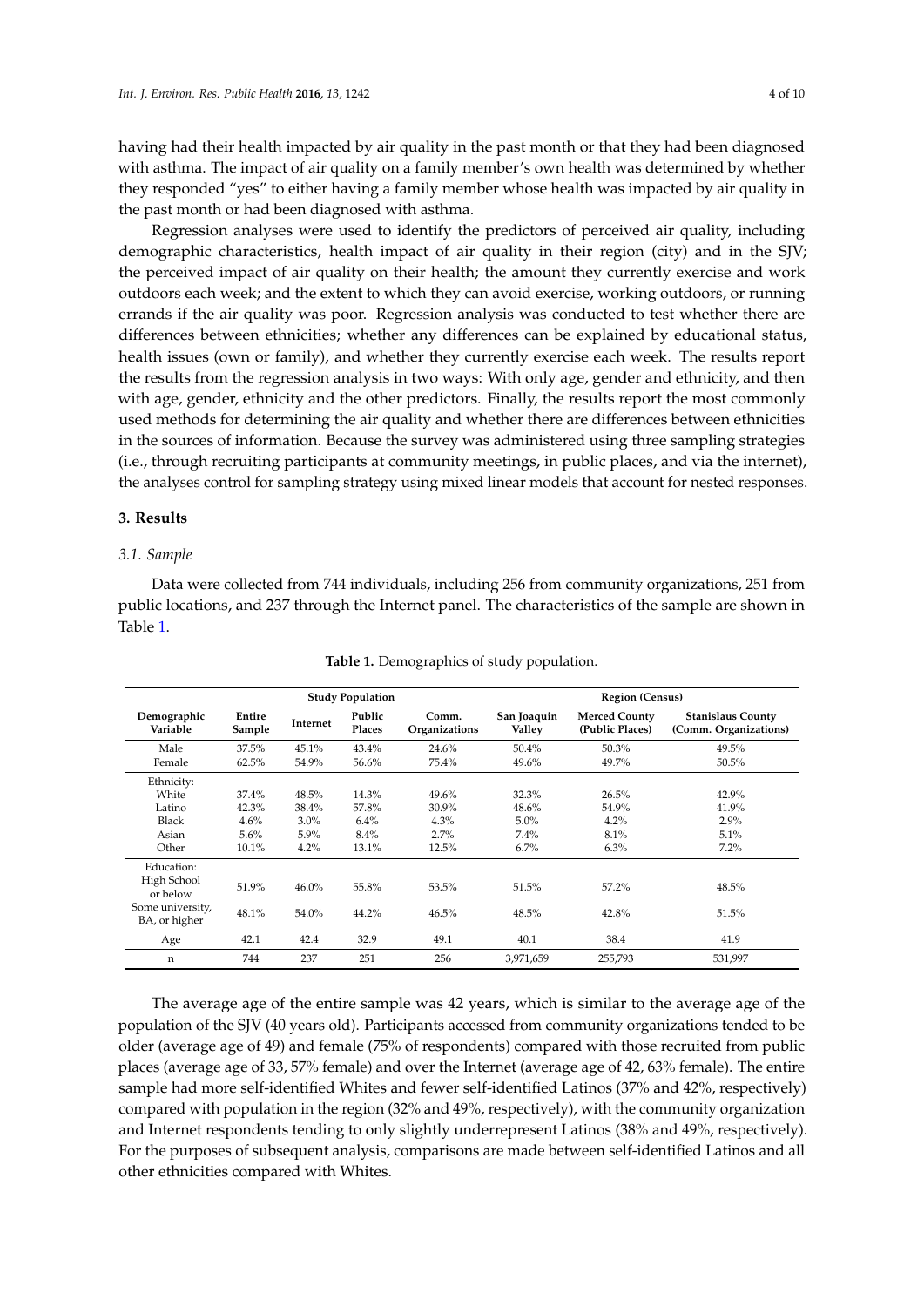#### *3.2. Perceptions of Air Quality*

Overall, 28% of the respondents reported that the air quality in their town or the SJV is unhealthy or very unhealthy (Table [2\)](#page-4-0). The respondents perceived the air quality to be worse in the summer months (35% reported air quality as unhealthy or very unhealthy) than in the spring (21%), winter (19%), or fall (24%) months.

<span id="page-4-0"></span>

| Perceived Air Quality in Their Region |                   | San Joaquin Valley |       |          |          |                   |
|---------------------------------------|-------------------|--------------------|-------|----------|----------|-------------------|
|                                       | In the Past Month | Summer             | Fall  | Winter   | Spring   | In the Past Month |
| Very unhealthy air quality            | 7.9%              | $10.2\%$           | 4.8%  | 4.7%     | $6.1\%$  | $6.0\%$           |
| Unhealthy                             | 20.3%             | 24.9%              | 16.2% | 14.6%    | 17.8%    | 22.0%             |
| Unhealthy for sensitive groups        | 30.2%             | 32.7%              | 36.8% | $30.0\%$ | 33.1%    | 32.1%             |
| Moderately healthy                    | 33.6%             | $26.0\%$           | 33.6% | 39.8%    | 33.0%    | 33.6%             |
| Good air quality                      | $8.0\%$           | 6.3%               | 8.5%  | 11.0%    | $10.0\%$ | 6.3%              |
| n                                     | 699               | 704                | 703   | 707      | 703      | 685               |

**Table 2.** Perceived air quality in their region.

Regression analysis (Table [3\)](#page-4-1) revealed that females perceived the air quality as being more harmful both in their area and for the SJV as a whole (columns 1 and 3 of Table [3\)](#page-4-1). The effect was somewhat mitigated by the inclusion of education, whether they or a family member had a health condition related to air quality, and whether they exercised (columns 2 and 4). Latinos were generally more likely to report the air quality as being better in the region they lived in and in the SJV when compared with White respondents. This relationship was particularly evident when controlling for education, whether they or a family member had a health condition related to air quality, and whether they exercised regularly (columns 2 and 4). Taken together, these results suggest that people who exercise regularly tended to report better air quality in their region and in the SJV as a whole, those with health conditions or family members with health conditions tended to report worse air quality, Latinos tended to report better air quality, and females tended to report worse air quality in their region and the SJV.

<span id="page-4-1"></span>

| Variable/Statistic                   |                 | Perceived Air Quality in Their Region | Perceived Air Quality in San Joaquin Valley |                   |  |  |
|--------------------------------------|-----------------|---------------------------------------|---------------------------------------------|-------------------|--|--|
|                                      | B(SE)           | B (SE)                                | B(SE)                                       | B(SE)             |  |  |
| Intercept                            | $3.47 * (0.16)$ | $3.51 * (0.17)$                       | $4.44*(0.15)$                               | $3.44*(0.16)$     |  |  |
| Age                                  | 0.00(0.00)      | 0.00(0.00)                            | $-0.01$ ** $(0.01)$                         | 0.00(0.00)        |  |  |
| Female                               | $-0.23*(0.08)$  | $-0.15**$ (0.08)                      | $-0.20*(0.09)$                              | $-0.13$ ** (0.08) |  |  |
| Latino                               | 0.14(0.09)      | $0.16$ ** $(0.10)$                    | $0.20 * (0.10)$                             | $0.26 * (0.09)$   |  |  |
| Other ethnicity                      | 0.13(0.10)      | 0.13(0.12)                            | $-0.02(0.12)$                               | $-0.04(0.11)$     |  |  |
| Education (High<br>School or below)  |                 | $-0.07(0.08)$                         |                                             | $-0.13$ ** (0.08) |  |  |
| Own health issue                     |                 | $-0.40*(0.09)$                        |                                             | $-0.29*(0.09)$    |  |  |
| Family members<br>has a health issue |                 | $-0.32*(0.09)$                        |                                             | $-0.21 * (0.09)$  |  |  |
| Exercise regularly                   |                 | $0.06 * (0.02)$                       |                                             | $0.07 * (0.02)$   |  |  |
| <b>Public Places</b>                 | $-0.30*(0.10)$  | $-0.28*(0.10)$                        | $-0.28*(0.10)$                              | $-0.28*(0.10)$    |  |  |
| Community<br>Groups                  | $-0.03(0.10)$   | $-0.07(0.10)$                         | 0.03(0.10)                                  | $-0.02(0.10)$     |  |  |
| $R^2$                                | 0.03            | 0.12                                  | 0.04                                        | 0.10              |  |  |
| n                                    | 678             | 676                                   | 666                                         | 664               |  |  |

**Table 3.** Predictors of perceived air quality in their region and in the San Joaquin Valley.

\* Significant at *p* < 0.05, \*\* Significant at *p* < 0.10. B = Coefficient; SE = Standard Errors. Controlling for method of survey (Public Place, Community organizations, and On-Line survey).

#### *3.3. Perceptions of Impact of Air Quality on Own Health*

As shown in Table [4](#page-5-0) (column 1), there were no statistically significant differences in perceptions of air quality based on the age or ethnicity, although females tended to report higher levels of concern about the impact on their health. However, this relationship was mitigated by the inclusion of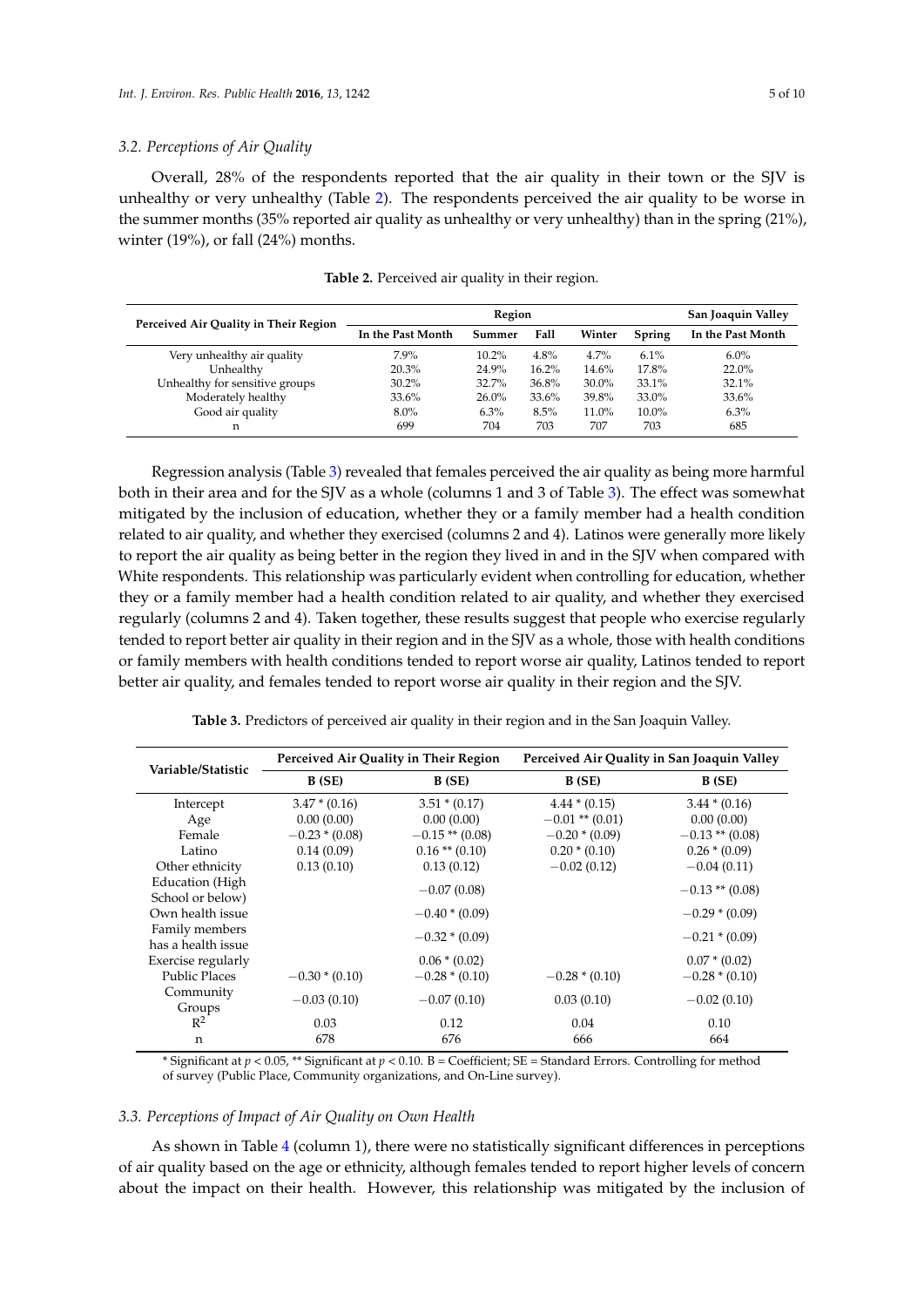<span id="page-5-0"></span>education, whether they or a family member had a health condition related to air quality, and whether they exercised (column 2). These results suggest that perceptions of the impact of air quality on health tend to increase with education and the presence of health conditions, but are lower for people who report regularly exercising.

| Variable/Statistic                | Perceived Impact of Air Quality on Health |                 |  |  |  |  |
|-----------------------------------|-------------------------------------------|-----------------|--|--|--|--|
|                                   | B (SE)                                    | B (SE)          |  |  |  |  |
| Intercept                         | $7.52 * (0.39)$                           | $7.04*(0.40)$   |  |  |  |  |
| Age                               | 0.01(0.01)                                | 0.00(0.01)      |  |  |  |  |
| Female                            | $0.53 * (0.21)$                           | 0.24(0.19)      |  |  |  |  |
| Latino                            | 0.35(0.24)                                | 0.28(0.22)      |  |  |  |  |
| Other                             | 0.11(0.32)                                | 0.00(0.29)      |  |  |  |  |
| Education (High School or below)  |                                           | 0.11(0.19)      |  |  |  |  |
| Own health issue                  |                                           | $1.82 * (0.21)$ |  |  |  |  |
| Family members has a health issue |                                           | $0.98*(0.21)$   |  |  |  |  |
| Exercise regularly                |                                           | $-0.08*(0.04)$  |  |  |  |  |
| <b>Public Places</b>              | $0.75*(0.26)$                             | $0.56*(0.24)$   |  |  |  |  |
| Community Groups                  | 0.31(0.25)                                | 0.33(0.23)      |  |  |  |  |
| $R^2$                             | 0.03                                      | 0.22            |  |  |  |  |
| n                                 | 688                                       | 674             |  |  |  |  |

**Table 4.** Perceived impact of air quality on own health.

\* Significant at  $p < 0.05$ . B = Coefficient; SE = Standard Errors.

# *3.4. Avoiding Exercise and Working Outdoors*

As shown in columns 1 and 2 of Table [5,](#page-6-0) people who report regularly exercising or working outdoors were less likely to be older or female, while Latinos and people of other ethnicities were more likely to report working outdoors. Females, Latinos, and people of other ethnicities were more likely to report that they would avoid exercising if the air quality was poor (column 3). Latino respondents were less likely to report having a job that required that they work outdoors (column 4) and more likely to report being able to avoid running errands if the air quality was poor (column 4), but females reported being more likely to have an outdoors job.

# *3.5. Sources of Information about Air Quality*

The respondents' reported sources of information are shown in Table [6.](#page-6-1) 80% reported that they get their information on air quality from looking outside, including whether they could see the mountains (73%). The most commonly reported medium for getting information was the TV. In contrast, the recommended ways of getting information—the Flag system or the Air Quality Index—were the least commonly cited sources (37% and 35%, respectively). There were differences in the sources of the information, with older people less likely to rely on whether they could see the mountains, check the TV, or check an air quality index, but more likely to look online, use a phone app, check the air quality flabs, or smell the air. Females were more likely to check the Air Quality Index, but less likely to check the Air Quality Flags. Latinos were more likely than Whites to check the Air Quality Flags, but less likely to check TV reports, check the radio, use a phone app, check the Air Quality Flags, or check the Air Quality Index.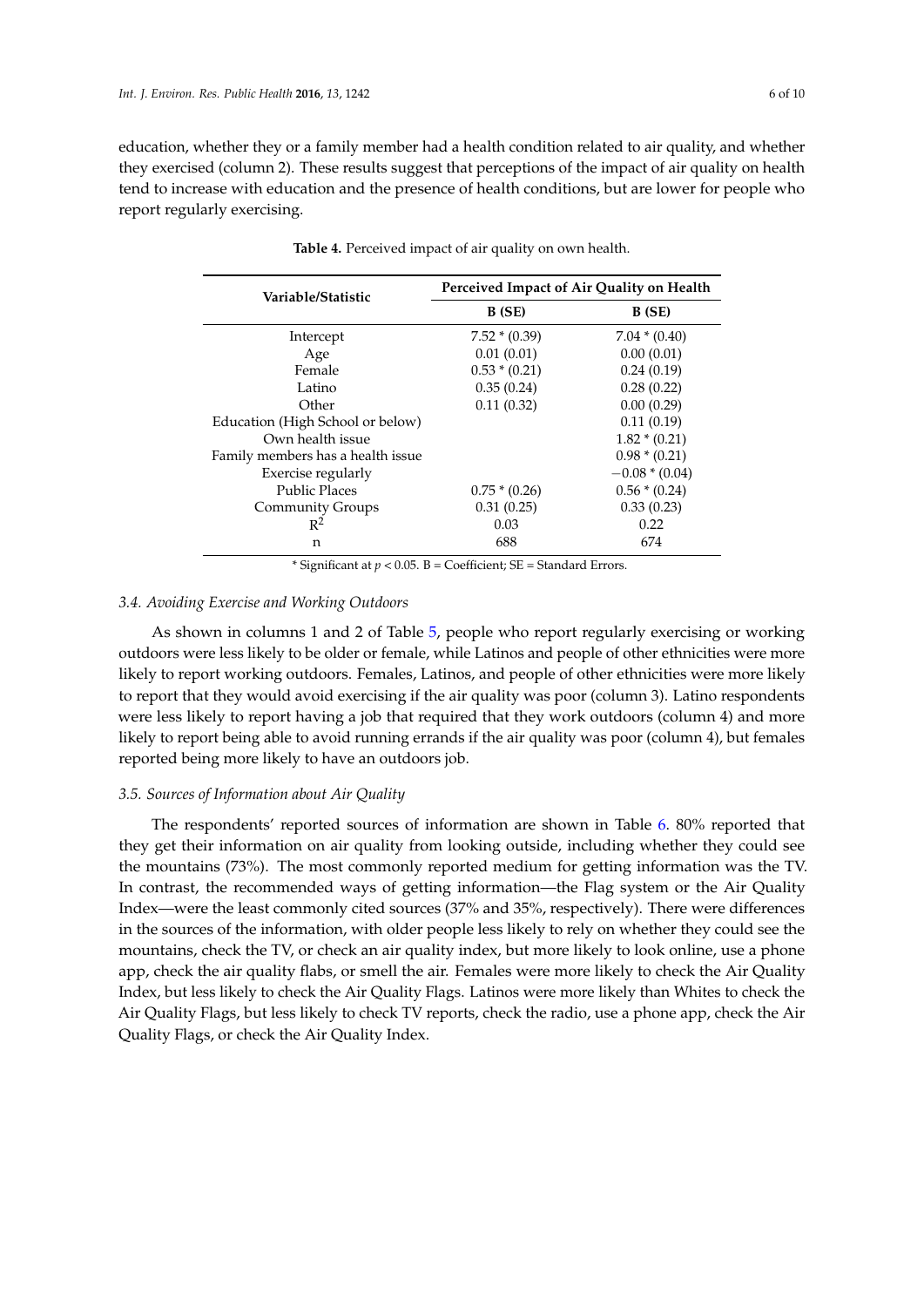| Variable/Statistic           | <b>Currently Exercising</b><br><b>Currently Working Out Doors</b><br>(No. Days per Week) |                 | <b>Will Avoid Exercising</b> | <b>Job Requires Working</b><br>Outdoors | <b>Have to Run Errands</b><br><b>Regardless of Air Quality</b> |  |
|------------------------------|------------------------------------------------------------------------------------------|-----------------|------------------------------|-----------------------------------------|----------------------------------------------------------------|--|
| Mean                         | $2.85$ days<br>$2.83$ days                                                               |                 | 3.01                         | 27%                                     | 68%                                                            |  |
|                              | B(SE)                                                                                    | B(SE)           | B(SE)                        | B(SE)                                   | B(SE)                                                          |  |
| Intercept                    | $3.06 * (0.33)$                                                                          | $2.41 * (0.33)$ | $2.86*(0.16)$                | 0.54(0.34)                              | $-0.54(0.31)$                                                  |  |
| Age                          | $-0.01$ ** (0.01)                                                                        | 0.00(0.00)      | 0.00(0.00)                   | 0.01(0.01)                              | 0.00(0.01)                                                     |  |
| Female                       | $0.42 * (0.18)$                                                                          | $-0.89(0.18)$   | $0.26 * (0.09)$              | $1.06*(0.19)$                           | 0.04(0.18)                                                     |  |
| Latino                       | $-0.14(0.21)$                                                                            | $0.68 * (0.21)$ | $0.21 * (0.10)$              | $-0.54*(0.22)$                          | $-0.44*(0.20)$                                                 |  |
| Other                        | 0.35(0.27)                                                                               | $0.76 * (0.27)$ | $0.25$ ** $(0.13)$           | $-0.32(0.29)$                           | $-0.14(0.26)$                                                  |  |
| <b>Public Places</b>         | $0.61 * (0.22)$                                                                          | $1.10*(0.21)$   | $-0.28*(0.10)$               | $-0.47*(0.22)$                          | $-0.38**$ (0.21)                                               |  |
| Community Groups             | $0.88 * (0.22)$                                                                          | $0.67 * (0.22)$ | $-0.023 * (0.11)$            | $-0.06(0.24)$                           | $-0.39**$ (0.20)                                               |  |
| $R^2$ /Test of model fitness | 0.04                                                                                     | 0.11            | 0.03                         | $62.98*$                                | $15.35*$                                                       |  |
| n                            | 681                                                                                      | 683             | 681                          | 687                                     | 685                                                            |  |

**Table 5.** Avoiding exercise, working outdoors, or running errands when air quality is "bad" or "unhealthy".

\* Significant at *p* < 0.05, \*\* Significant at *p* < 0.10. B = Coefficient; SE = Standard Errors; 1 = Never avoid exercising, 3 = sometimes, 5 = always avoid exercising.

**Table 6.** Sources of information about air pollution.

<span id="page-6-0"></span>

| Variable/Statistic    | <b>Look Outside</b><br>or at the Sky | <b>Check Reports</b><br>on TV | <b>Can See</b><br><b>Mountains Clearly</b> | Smell of the Air  | Internet or<br>Online | <b>Check Reports</b><br>on Radio | <b>Smart Phone</b> | <b>Check Air</b><br><b>Quality Flags</b> | <b>Check Air</b><br><b>Quality Index</b> |
|-----------------------|--------------------------------------|-------------------------------|--------------------------------------------|-------------------|-----------------------|----------------------------------|--------------------|------------------------------------------|------------------------------------------|
| Percentage reporting  | 80.0%                                | 79.0%                         | 73.3%                                      | $62.0\%$          | 56.1%                 | 44.5%                            | 42.4%              | 36.8%                                    | 35.4%                                    |
|                       | B(SE)                                | B(SE)                         | B(SE)                                      | B(SE)             | B(SE)                 | B(SE)                            | B(SE)              | B(SE)                                    | B(SE)                                    |
| Intercept             | $-1.48*(0.36)$                       | 0.09(0.35)                    | $-0.82*(0.34)$                             | $-0.99*(0.31)$    | $-0.77*(0.29)$        | $1.03 * (0.32)$                  | $-0.63*(0.31)$     | 0.34(0.32)                               | $1.38 * (0.32)$                          |
| Age                   | 0.01(0.01)                           | $-0.01 * (0.01)$              | $-0.01 * (0.01)$                           | $0.01 * (0.00)$   | $0.02 * (0.00)$       | 0.00(0.00)                       | $0.03 * (0.01)$    | $0.02 * (0.01)$                          | $-0.02*(0.01)$                           |
| Female                | $-0.17(0.19)$                        | $-0.27(0.20)$                 | $0.48 * (0.19)$                            | 0.26(0.17)        | 0.01(0.16)            | 0.21(0.17)                       | $-0.36(0.17)$      | $-0.29$ ** (0.17)                        | $0.47*(0.17)$                            |
| Latino                | $-0.08(0.23)$                        | $-1.25*(0.23)$                | 0.12(0.21)                                 | $-0.08(0.19)$     | $-0.24(0.18)$         | $-1.30*(0.20)$                   | $-0.59*(0.20)$     | $-0.49*(0.20)$                           | $-0.39$ ** (0.20)                        |
| Other                 | $-0.17(0.32)$                        | $-0.83*(0.30)$                | $-0.19(0.28)$                              | $-0.44$ ** (0.26) | $-0.44$ ** (0.25)     | $-1.44*(0.20)$                   | $-0.53*(0.25)$     | $-0.37(0.25)$                            | $-1.10*(0.26)$                           |
| <b>Public Places</b>  | $-0.09(0.24)$                        | 0.29(0.24)                    | $-0.09(0.23)$                              | $-0.24(0.21)$     | $-0.18(0.20)$         | $-0.07(0.21)$                    | $-0.31(0.21)$      | $-0.27(0.21)$                            | $-0.19(0.21)$                            |
| Community Groups      | $-0.42$ ** (0.24)                    | $-0.07(0.25)$                 | 0.08(0.22)                                 | $-0.03(0.20)$     | $-0.028(0.19)$        | 0.12(0.20)                       | $-0.41$ ** (0.21)  | $-0.32$ ** (0.21)                        | $-0.19(0.21)$                            |
| Test of model fitness | 6.75                                 | $36.85*$                      | $17.56*$                                   | $21.51*$          | $33.72*$              | $64.89*$                         | 103.97 *           | $45.90*$                                 | $35.79*$                                 |
| n                     | 682                                  | 683                           | 681                                        | 687               | 685                   | 679                              | 677                | 677                                      | 682                                      |

<span id="page-6-1"></span>\* Significant at *p* < 0.05, \*\* Significant at *p* < 0.10. B = Coefficient; SE = Standard Errors.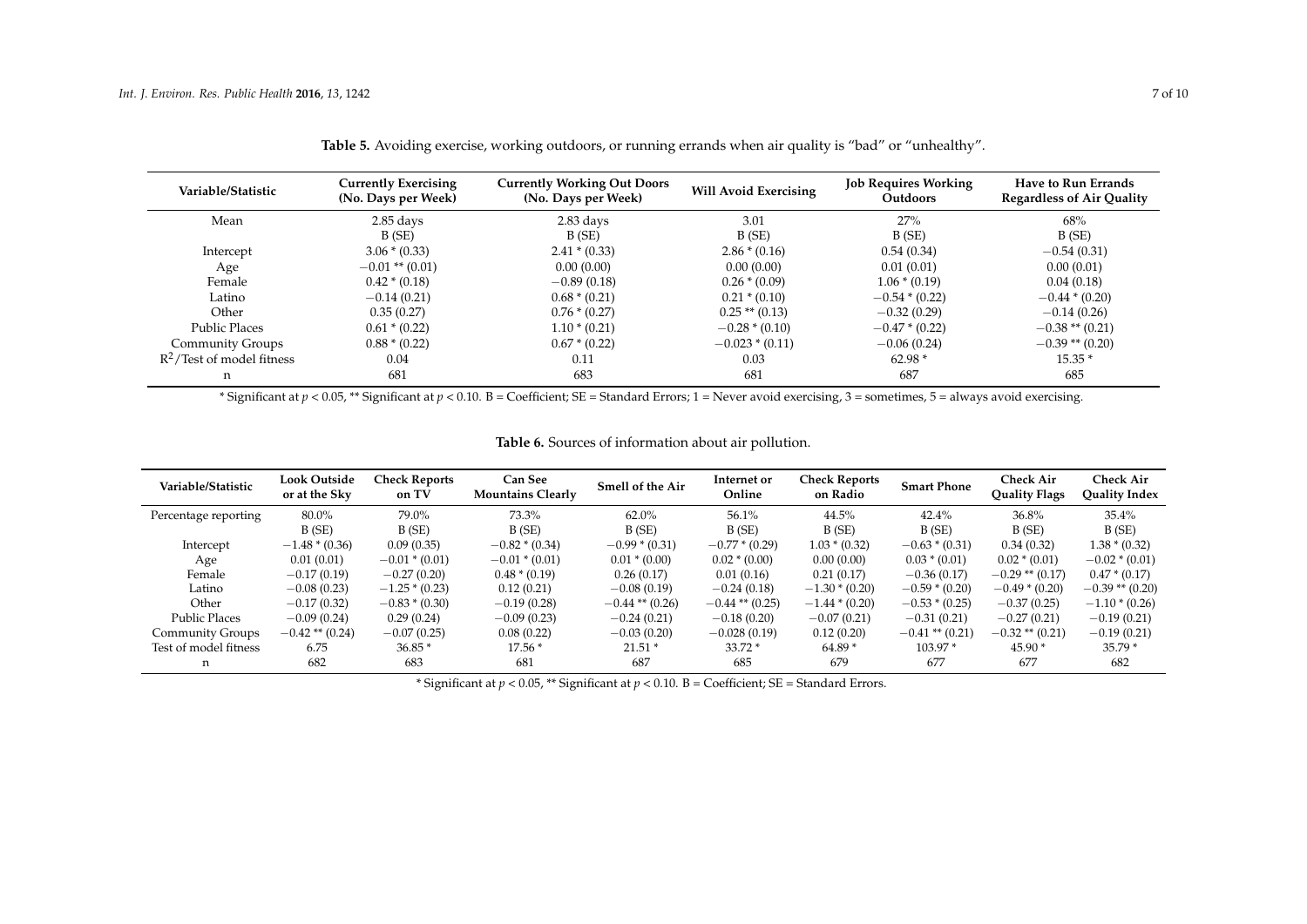## **4. Discussion**

The study describes Latinos' and non-Latinos' perceptions of air quality in the SJV of California, the impact on their health, the extent to which they could take actions to avoid exposure when the air is unhealthy, and their current sources of information. The results suggest that, overall, less than a third of the people perceive the air quality in the region to be generally healthy, with some seasonality in their perceptions. Latinos were more likely to report higher perceived air quality than non-Latinos, but also as being more likely to be able to avoid exposure when the air quality is poor. Finally, the results suggest that the participants were more likely to rely on informal sources of information, such as seeing whether they could see the mountains, then the more precise and localized measures such as the Air Quality Index or the Air Quality Flags.

The results from this study suggest that perceptions of the air quality were not related to education level, in contrast to the findings of some previous studies [\[18](#page-9-0)[,23\]](#page-9-4). However, the participants of this study differed by ethnicity (Latinos reporting the air quality as generally less of a problem) and gender (females view air quality as more of an issue). This is generally consistent with previous findings [\[24\]](#page-9-5) that reported people from vulnerable communities, such as Latinos, tend to suffer disproportionally the burden of the impacts of air pollution [\[25–](#page-9-6)[27\]](#page-9-7). This suggests a need for more communication efforts targeting Latinos [\[20–](#page-9-2)[22\]](#page-9-3). In contrast, those who reported that they exercised regularly also reported the air quality to be better. It is not known whether this is because they are less impacted by air pollution, lead healthier lifestyles, or whether they are minimizing the potential risk.

The results have implications for public health officials looking to increase the amount people exercise and go outdoors during times when the air quality is not harmful.

The results suggest that, overall, only 1/3 of the public perceives the air quality as generally being unhealthy. They are correct in noting that the summer months tend to be the unhealthy (at least for ozone), but they understate the potential risk in the winter months when inversion layers can lead to bad air quality days (especially for particulate matter). One reason for the differences in seasons might the high reliance of people on sensory cues for attaining information about the air quality. Our results also suggest that the current methods for attaining information about the air quality is based on sensory cues rather than access official air quality monitoring information. This is likely to result in inaccurate assessments of the quality of the air, particularly for ozone and other pollutants that are not visible to the naked eye. Even though there is little flexibility in reducing exposure by delaying errands and other such tasks, only a 1/3 of the respondents' report having a job that requires they work out outdoors. This suggests that there is the potential for campaigns that stress staying indoors when the air is unhealthy.

The current study can also inform effects in other regions across the United States. Among the American Lung Association's list of the most polluted cities [\[1\]](#page-8-0) in the United States, many listed regions are also ethnically diverse and/or economically challenged like California's SJV (e.g., Las Cruces, NM; Johnstown, PA). Efforts in these other regions to reach marginalized populations who may not understand the link between air quality and health and may not have the ability avoid outdoor activities can be informed by these results.

The study has a number of limitations, including the reliance on self-reported exercise and activity data, the reliance on perceptions of air quality over the past month, the challenges with linking perceptions of air quality to actual exposure, and the reliance on a non-representative sampling frame. As a result, the results suggesting differences between groups in their perceptions of air quality and activity levels should be viewed as indications of the perceptions of the individuals, but not actually reflective of their behavior. These limitations are inherent in the retrospective nature of the survey and future studies should attempt to monitor perceptions and air quality on an ongoing basis. Still, a strength of the study is that it involved community engagement and a method of data collection that attempted to include individuals in the study who would normally be excluded. Previous studies have noted the challenges in recruiting members from vulnerable populations in regions such as the SJV [\[28](#page-9-8)[–30\]](#page-9-9). The current study attempted to overcome this limitation by using three different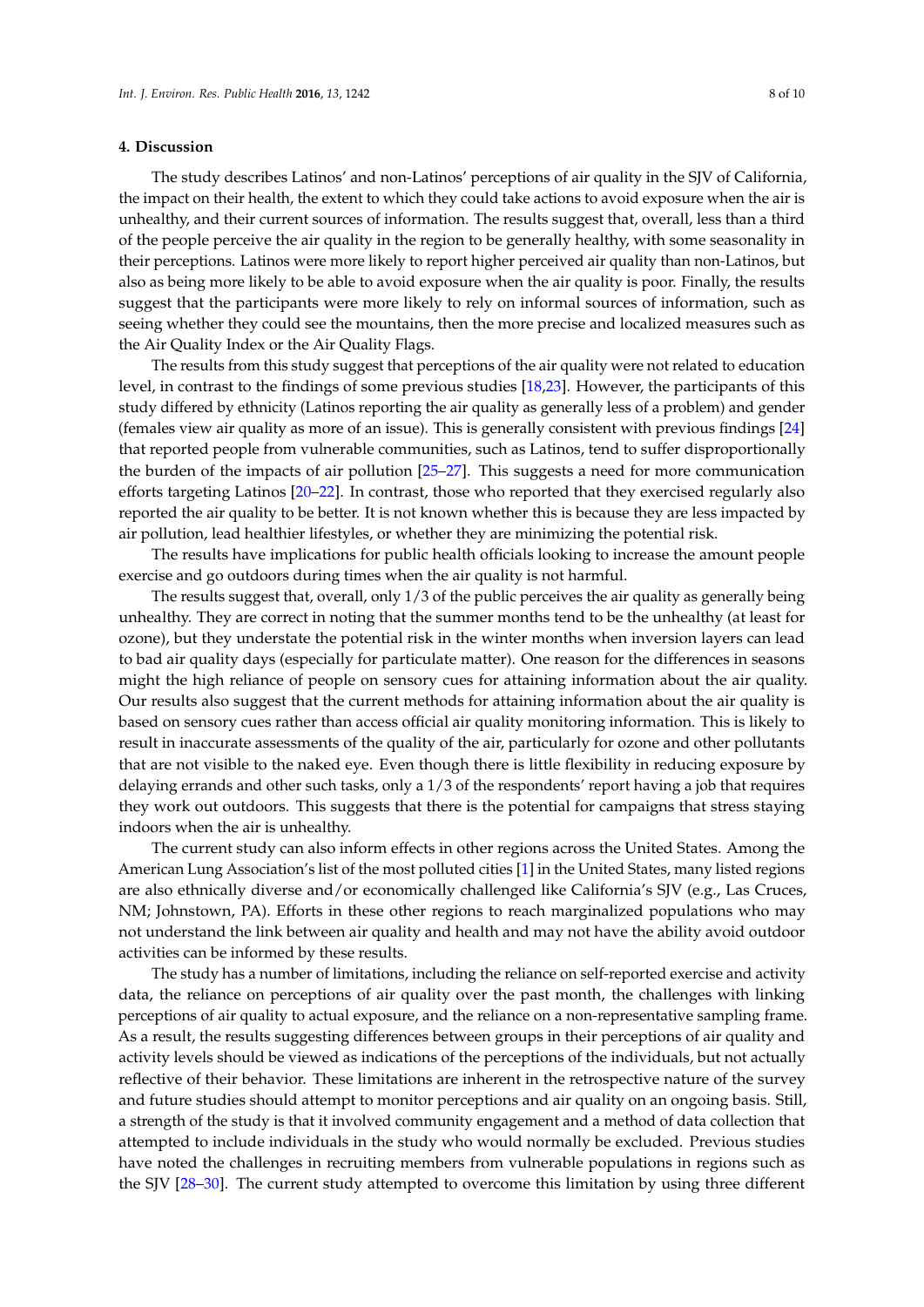methods—an internet survey (including Spanish speaking respondents), attendees at local community groups, and people in a number of public places around the region. This methodology has the potential to significantly improve access to and engagement with vulnerable communities in regions such as the SJV.

# **5. Conclusions**

In conclusion, this study suggests that Latinos and non-Latinos in the SJV differ in their perceptions of air quality, their reported ability to avoid exposure, and the sources of information. Given the reliance on informal sources of information that are often inaccurate, the results suggest a need to identify new ways to deliver the information to the people in the region.

**Acknowledgments:** The authors wish to thank the participants in the Modesto and Merced Community Advisory Groups, especially Ben Duran for his outstanding leadership. All funding was provided by the Health Sciences Research Institute at the University of California, Merced.

**Author Contributions:** All members of the research team contributed to the design, perpetration of materials, and analysis of the results. Paul Brown lead the preparation of the manuscript and the analysis of the results, Anna Song, Mariaelena Gonzalez, Linda Cameron, and Steven Ramondt lead the development of the survey, Erin Gaab and Rachel Cox lead the administration of the survey, and Ricardo Cisneros provided the technical expertise in air quality.

**Conflicts of Interest:** The authors declare no conflict of interest.

# **References**

- <span id="page-8-0"></span>1. American Lung Association. State of the Air Report, 2015. Available online: [http://www.stateoftheair.org/](http://www.stateoftheair.org/2015/assets/ALA_State_of_the_Air_2015.pdf) [2015/assets/ALA\\_State\\_of\\_the\\_Air\\_2015.pdf](http://www.stateoftheair.org/2015/assets/ALA_State_of_the_Air_2015.pdf) (accessed on 1 March 2016).
- <span id="page-8-1"></span>2. Meng, Y.Y.; Rull, R.P.; Wilhelm, M.; Lombardi, C.; Balmes, J.; Ritz, B. Outdoor air pollution and uncontrolled asthma in the San Joaquin Valley, California. *J. Epidemiol. Community Health* **2010**, *64*, 142–147. [\[CrossRef\]](http://dx.doi.org/10.1136/jech.2009.083576) [\[PubMed\]](http://www.ncbi.nlm.nih.gov/pubmed/20056967)
- <span id="page-8-2"></span>3. Schwartz, N.A.; Pepper, D. Childhood asthma, air quality, and social suffering among Mexican Americans in California's San Joaquin valley: "Nobody talks to us here". *Med. Anthropol.* **2009**, *28*, 336–367. [\[CrossRef\]](http://dx.doi.org/10.1080/01459740903303944) [\[PubMed\]](http://www.ncbi.nlm.nih.gov/pubmed/20182969)
- <span id="page-8-3"></span>4. United States Census Bureau. County Population Estimates by Demographic Characteristics 2009. Available online: <http://www.census.gov/popest/> (accessed on 10 May 2016).
- <span id="page-8-4"></span>5. Cowan, T. Congressional Research Service. California's San Joaquin Valley: A Region in Transition. Available online: <http://fpc.state.gov/documents/organization/59030.pdf> (accessed on 15 February 2016).
- <span id="page-8-5"></span>6. Wolstein, J.; Babey, M.S.H.; Diamant, A.L. Obesity in California. Available online: [http://healthpolicy.ucla.](http://healthpolicy.ucla.edu/publications/Documents/PDF/2015/obesityreport-jun2015.pdf) [edu/publications/Documents/PDF/2015/obesityreport-jun2015.pdf](http://healthpolicy.ucla.edu/publications/Documents/PDF/2015/obesityreport-jun2015.pdf) (accessed on 15 April 2016).
- <span id="page-8-6"></span>7. Diamant, A.L.; Babey, S.H.; Wolstein, J.; Jones, M. Obesity and Diabetes: Two Growing Epidemics in California. Available online: [http://healthpolicy.ucla.edu/publications/search/pages/detail.aspx?PubID=](http://healthpolicy.ucla.edu/publications/search/pages/detail.aspx?PubID=62) [62](http://healthpolicy.ucla.edu/publications/search/pages/detail.aspx?PubID=62) (accessed on 1 July 2016).
- <span id="page-8-7"></span>8. United States Environmental Protection Agency. Air Now Quality Flag Program. Available online: [https:](https://www.airnow.gov/index.cfm?action=flag_program.index) [//www.airnow.gov/index.cfm?action=flag\\_program.index](https://www.airnow.gov/index.cfm?action=flag_program.index) (accessed on 21 March 2016).
- <span id="page-8-8"></span>9. Denv, D.G.; Rawling, M.M.; Bohlke, A.; Edwards, B.; Rico, S.A.; Felix, J.; Eaton, S.; Moen, S.; Roberts, E.M.; Love, M.B. The outdoor air quality flag program in central California: A school-based educational intervention to potentially help reduce children's exposure to environmental asthma triggers. *J. Environ. Health* **2007**, *70*, 28–31.
- <span id="page-8-9"></span>10. San Joaquin Valley Air Pollution Control District's Real-Time Air Advisory Network. Available online: [http://www.valleyair.org/Programs/RAAN/raan\\_monitoring\\_system.htm](http://www.valleyair.org/Programs/RAAN/raan_monitoring_system.htm) (accessed on 2 June 2016).
- <span id="page-8-10"></span>11. Brody, S.D.; Peck, B.M.; Highfield, W.E. Examining localized patterns of air quality perception in Texas: A spatial and statistical analysis. *Risk Anal.* **2004**, *24*, 1561–1574. [\[CrossRef\]](http://dx.doi.org/10.1111/j.0272-4332.2004.00550.x) [\[PubMed\]](http://www.ncbi.nlm.nih.gov/pubmed/15660612)
- 12. Semenza, J.C.; Wilson, D.J.; Parra, J.; Bontempo, B.D.; Hart, M.; Sailor, D.J.; George, L.A. Public perception and behavior change in relationship to hot weather and air pollution. *Environ. Res.* **2008**, *107*, 401–411. [\[CrossRef\]](http://dx.doi.org/10.1016/j.envres.2008.03.005) [\[PubMed\]](http://www.ncbi.nlm.nih.gov/pubmed/18466894)